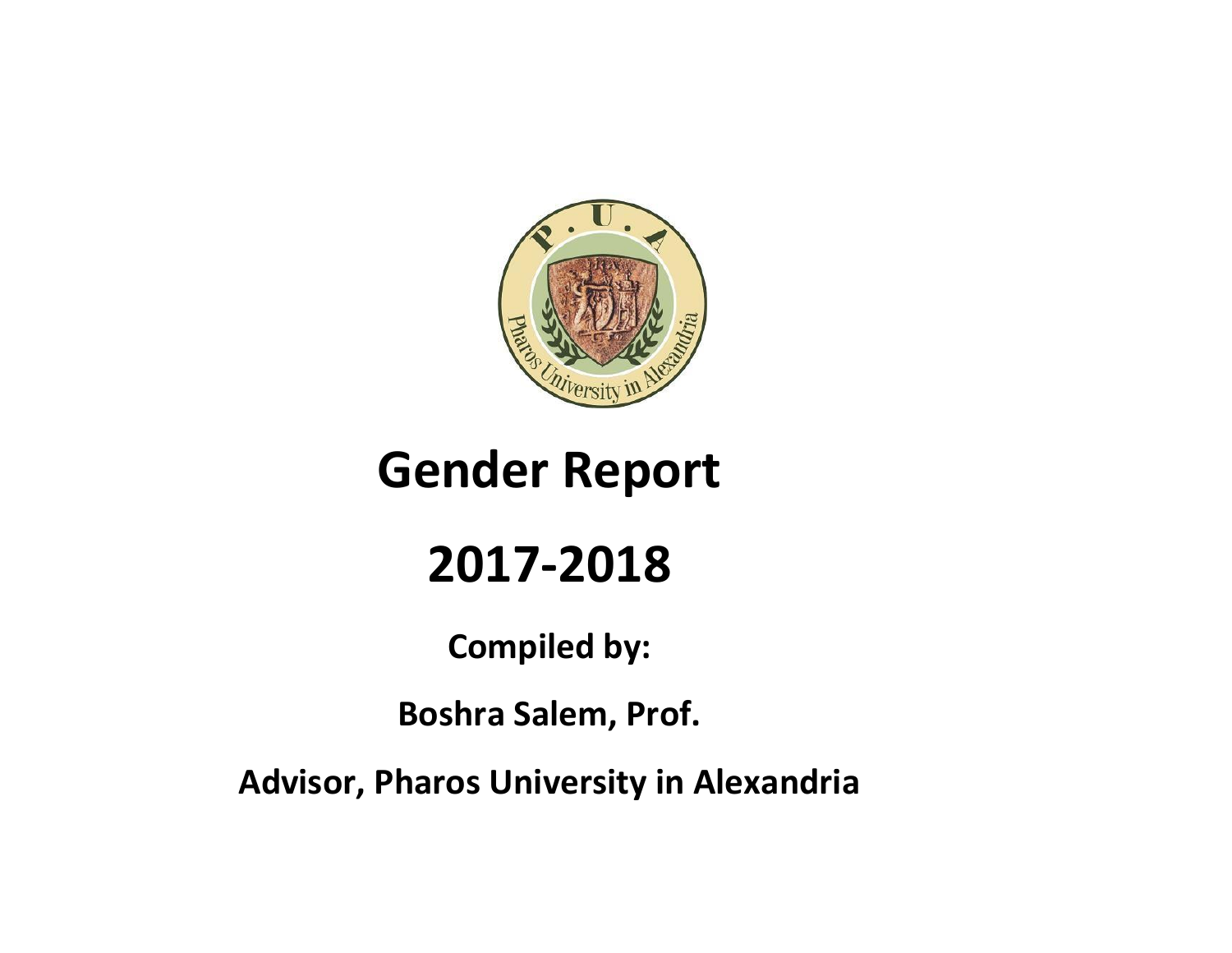### **SDG5 Gender equality**

Pharos university believes in what came in the statements of the UN, that providing women and girls with equal access to education, health care, decent work, will fuel sustainable economies and benefit societies and humanity at large. Therefore, The university was keen to monitor the number of female students each year, staff members and their assistances, in order to keep pace with the international standaRNDS.

Since the foundation of Pharos University, there has been an attention given to the gender equality of students. The Tables in the appendices below show the ratios of male and female students as well as staff members in pharos university since its start in 20016 till 2018. . The ratios shows a fair distribution between make and females in all cases.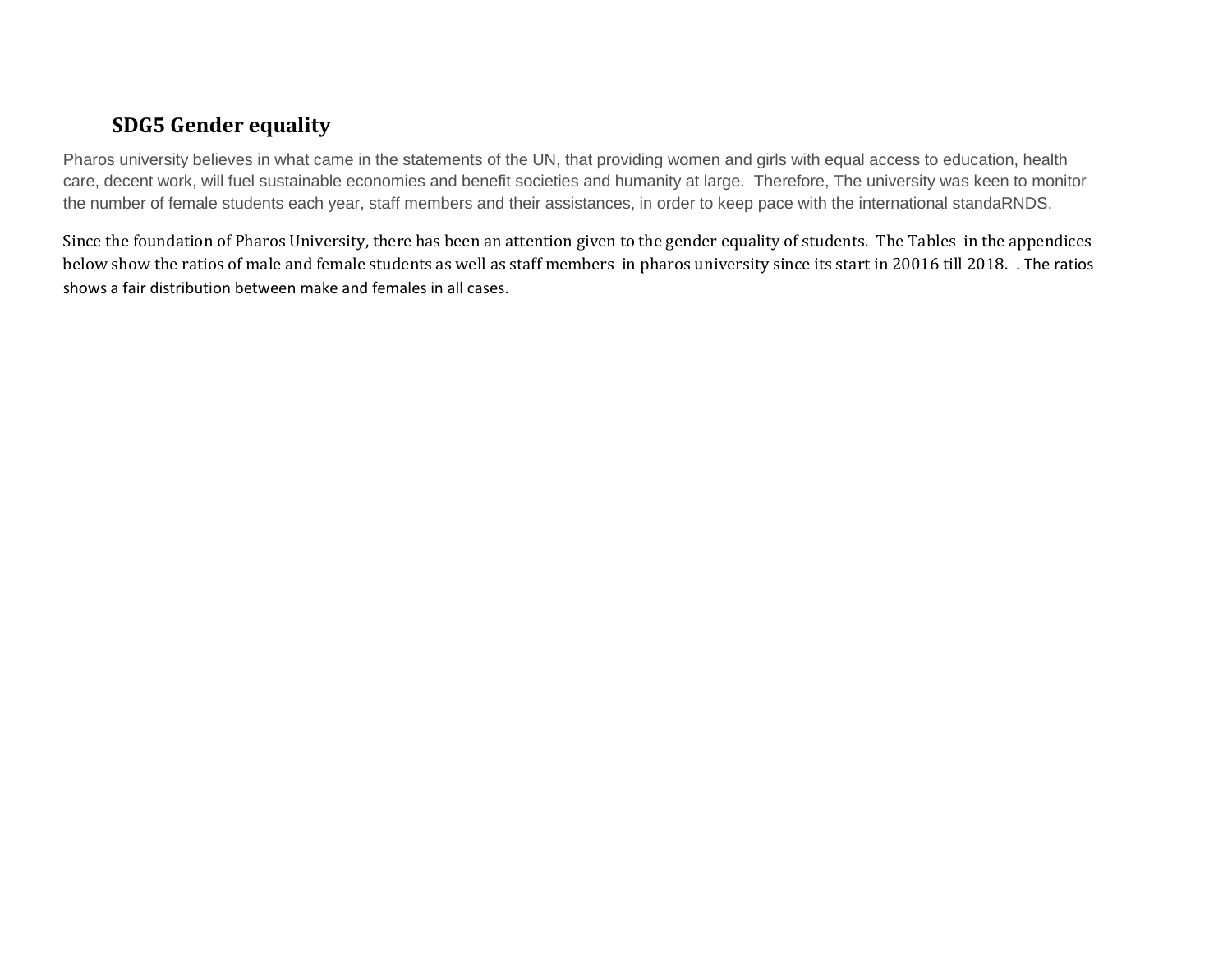

Pharos University in Alexandria **Students Affairs Department** 

|      |              | <b>Registered Students per Year</b> |              |                               |
|------|--------------|-------------------------------------|--------------|-------------------------------|
| Year | <b>Males</b> | <b>Females</b>                      | <b>Total</b> | <b>Males to Females Ratio</b> |
| 2006 | 335          | 323                                 | 658          | 1:0.96                        |
| 2007 | 488          | 407                                 | 895          | 1:0.83                        |
| 2008 | 532          | 507                                 | 1039         | 1:0.95                        |
| 2009 | 555          | 540                                 | 1095         | 1:0.97                        |
| 2010 | 235          | 164                                 | 399          | 1:0.70                        |
| 2011 | 676          | 809                                 | 1485         | 1:1.20                        |
| 2012 | 860          | 901                                 | 1761         | 1:1.04                        |
| 2013 | 928          | 979                                 | 1907         | 1:1.05                        |
| 2014 | 1085         | 1300                                | 2385         | 1:1.20                        |
| 2015 | 1181         | 1392                                | 2573         | 1:1.17                        |
| 2016 | 1359         | 1458                                | 2817         | 1:1.07                        |
| 2017 | 1505         | 1550                                | 3055         | 1:1.03                        |
| 2018 | 1455         | 1517                                | 2972         | 1:1.04                        |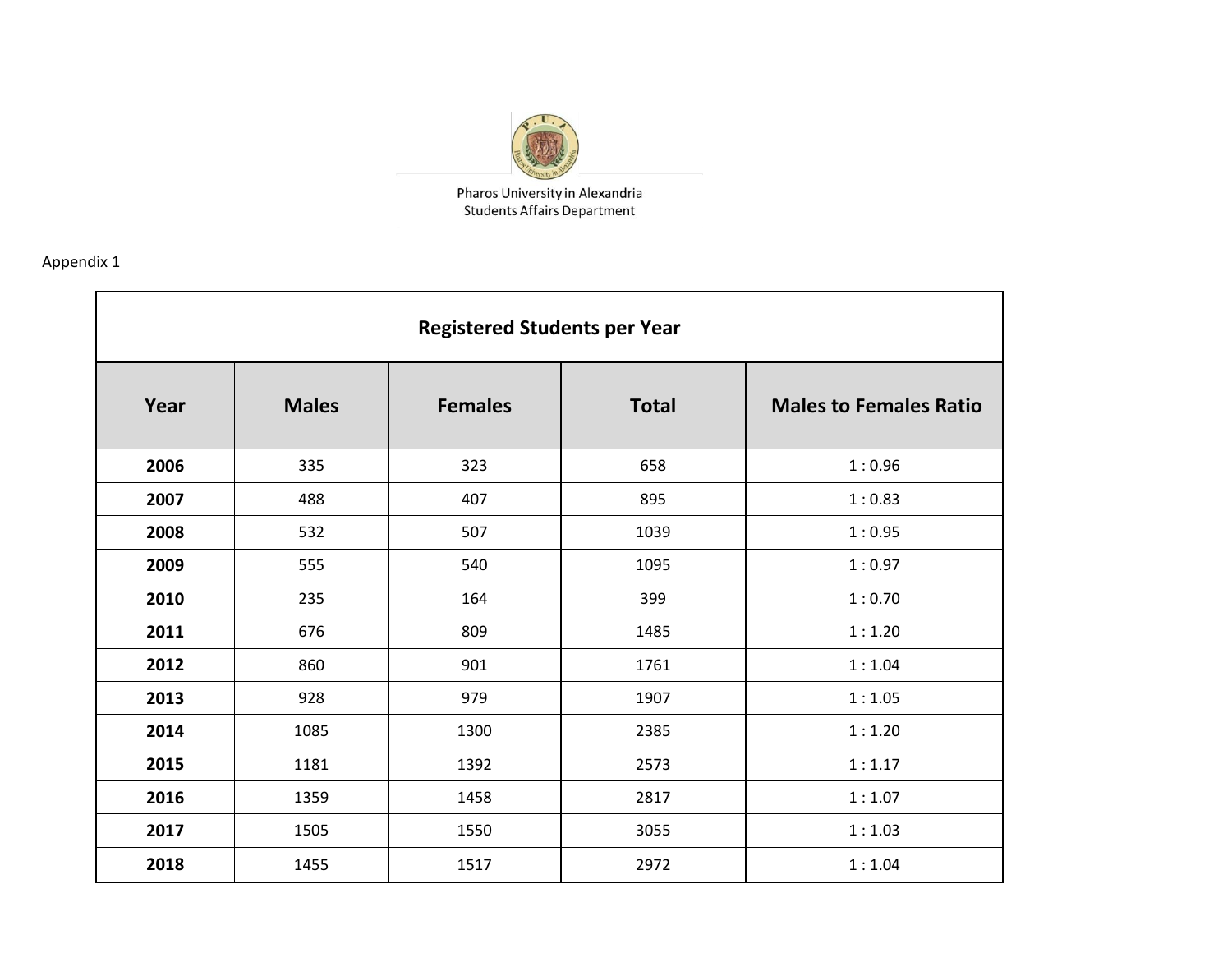|                          |                                                                     |                                                                                           |                              | Number of Students Registered Till 2017 |                                         |                    |                   |               |                          |                          |                          |                                          |                    |
|--------------------------|---------------------------------------------------------------------|-------------------------------------------------------------------------------------------|------------------------------|-----------------------------------------|-----------------------------------------|--------------------|-------------------|---------------|--------------------------|--------------------------|--------------------------|------------------------------------------|--------------------|
|                          |                                                                     |                                                                                           |                              |                                         | <b>Males</b>                            |                    |                   |               |                          | <b>Females</b>           |                          |                                          |                    |
| <b>Facult</b><br>y ID    | <b>Faculty name</b>                                                 | Department                                                                                | 2014-2015                    | 2015-2016 2016-2017 2017-2018           |                                         |                    | Pending           | 2014-<br>2015 | 2015-<br>2016            | 2016-<br>2017            | 2017-2018                | Pending                                  | <b>Grand Total</b> |
| $\mathbf{1}$             | <b>Pharmacy and Drug Manufacturing</b>                              |                                                                                           | 169                          | 183                                     | 178                                     | 161                | 116               | 284           | 281                      | 262                      | 282                      | 78                                       | 1994               |
| $\mathbf{z}$             | Dentistry                                                           |                                                                                           | 201                          | 224                                     | 237                                     | 222                | 117               | 165           | 189                      | 161                      | 192                      | 35                                       | 1743               |
|                          |                                                                     | General                                                                                   | з                            | з                                       | $\overline{\phantom{a}}$                | 54                 | ${\bf 1}$         | o             | $\mathbf{o}$             | $\mathbf{o}$             | 5                        | $\mathbf{o}$                             | 73                 |
|                          |                                                                     | Architectural                                                                             | 28                           | 30                                      | 52                                      | 59                 | 33                | 27            | 29                       | 48                       | 60                       | 18                                       | 384                |
|                          | <b>Engineering</b>                                                  | Computer<br>Construction                                                                  | 5<br>96                      | 19<br>56                                | 28<br>94                                | 39<br>59           | 11<br>87          | 1<br>12       | 2<br>6                   | 13<br>o                  | 14<br>8                  | $\mathbf{o}$<br>$\overline{\mathbf{z}}$  | 132<br>425         |
|                          |                                                                     | <b>Electronics</b>                                                                        | 28                           | 29                                      | 57                                      | 59                 | 24                | 6             | 8                        | 13                       | 8                        | з                                        | 235                |
|                          |                                                                     | Mechanical                                                                                | 70                           | 68                                      | 57                                      | 61                 | 43                | $\mathbf{z}$  | з                        | з                        | 4                        | ${\bf 1}$                                | 312                |
|                          |                                                                     | Petrochemical                                                                             | 34                           | 13                                      | 17                                      | 10                 | 43                | 12            | $\overline{\phantom{a}}$ | 4                        | $\overline{\phantom{a}}$ | 5                                        | 152                |
| $\mathbf{3}$             | <b>Total of Engineering</b>                                         |                                                                                           | 264                          | 218                                     | 312                                     | 341                | 242               | 60            | 55                       | 81                       | 106                      | 31                                       | 1707               |
|                          |                                                                     | <b>Business</b>                                                                           | $\mathbf{o}$                 | 26                                      | 61                                      | 62                 | 18                | o             | 8                        | 42                       | 30                       | $\overline{\mathbf{a}}$                  | 251                |
|                          | <b>Bisiness and Administrative Sciences</b>                         | <b>Accounting</b>                                                                         | $\mathbf{o}$                 | 9                                       | $\mathbf{o}$                            | $\mathbf{o}$       | 31                | o             | з                        | $\mathbf{o}$             | o                        | $\mathbf{9}$                             | 52                 |
|                          |                                                                     | <b>Finance</b>                                                                            | $\mathbf{o}$                 | 16                                      | $\mathbf{1}$                            | $\mathbf{o}$       | 23                | o             | 18                       | $\mathbf{z}$             | о                        | $\mathbf{9}$<br>$\overline{\phantom{a}}$ | 69                 |
|                          | <b>Total of Bisiness and Administrative</b>                         | <b>Marketing</b>                                                                          | $\mathbf{o}$                 | $\overline{\mathbf{3}}$                 | $\mathbf{1}$                            | $\mathbf{o}$       | 14                | o             | ${\bf 1}$                | $\mathbf{o}$             | $\mathbf{o}$             |                                          | 26                 |
| $\overline{a}$           | <b>Sciences</b>                                                     |                                                                                           | $\mathbf{o}$                 | 54                                      | 63                                      | 62                 | 86                | $\mathbf{o}$  | 30                       | 44                       | 30                       | 29                                       | 398                |
|                          |                                                                     | English                                                                                   | $\mathbf{o}$                 | 12                                      | 25                                      | 25                 | 16                | o             | 56                       | 78                       | 80                       | 27                                       | 319                |
|                          | <b>Languages and Translation</b>                                    | Chinese<br>French                                                                         | $\mathbf{o}$<br>$\mathbf{o}$ | з<br>$\mathbf{o}$                       | $\overline{\mathbf{a}}$<br>$\mathbf{o}$ | 10<br>$\mathbf{o}$ | 6<br>о            | o<br>o        | 13<br>4                  | 15<br>6                  | 21<br>6                  | 10<br>$\mathbf{z}$                       | 82<br>18           |
|                          |                                                                     | Spanish                                                                                   | $\mathbf{o}$                 | 4                                       | 6                                       | 16                 | $\mathbf{z}$      | о             | 25                       | 28                       | 55                       | 12                                       | 148                |
|                          |                                                                     | Turkish                                                                                   | $\mathbf{o}$                 | $\mathbf{o}$                            | $\mathbf{o}$                            | $\mathbf{o}$       | ${\bf 1}$         | o             | 5                        | 10                       | $\overline{\mathbf{z}}$  | 6                                        | 29                 |
| $\mathbf{5}$             | <b>Total of Languages and Translation</b>                           |                                                                                           | $\mathbf{o}$                 | 19                                      | 35                                      | 51                 | 25                | O             | 103                      | 137                      | 169                      | 57                                       | 596                |
|                          | <b>Legal Studies and International Relations</b>                    | Law                                                                                       | $\mathbf{o}$                 | 66                                      | 65                                      | 91                 | 42                | о             | 26                       | 23                       | 24                       | 15                                       | 352                |
| 6                        | <b>Total of Legal Studies and International</b><br><b>Relations</b> |                                                                                           | $\mathbf{o}$                 | 66                                      | 65                                      | 91                 | 42                | $\mathbf o$   | 26                       | 23                       | 24                       | 15                                       | 352                |
|                          |                                                                     | General                                                                                   | $\mathbf{o}$                 | 12                                      | 22                                      | 46                 | 4                 | o             | 8                        | 9                        | 43                       | $\mathbf{1}$                             | 145                |
|                          | <b>Tourism and Hotel Management</b>                                 | <b>Hotel Managment</b>                                                                    | $\mathbf{o}$                 | $\overline{a}$                          | 8                                       | $\mathbf{o}$       | 14                | o             | 12                       | $\overline{\phantom{a}}$ | $\mathbf{o}$             | 5                                        | 50                 |
|                          |                                                                     | Tourism                                                                                   | o                            | $\mathbf{z}$                            | 5                                       | $\mathbf{o}$       | 6                 | o             | 6                        | 21                       | $\mathbf{z}$             | 6                                        | 48                 |
| $\overline{\phantom{a}}$ | <b>Total of Tourism and Hotel Management</b>                        |                                                                                           | $\mathbf{o}$                 | 18                                      | 35                                      | 46                 | 24                | $\mathbf{o}$  | 26                       | 37                       | 45                       | 12                                       | 243                |
|                          | <b>Physical Therapy</b>                                             | General                                                                                   | 108                          | 99<br>99                                | 98                                      | 95<br>95           | 49<br>49          | 206           | 194                      | 188                      | 149                      | 50<br>50                                 | 1236               |
| $\bf{s}$                 | <b>Total of Physical Therapy</b>                                    | General                                                                                   | 108<br>$\mathbf o$           | $\mathbf{1}$                            | 98<br>4                                 | 5                  | $\mathbf{o}$      | 206<br>o      | 194<br>$\mathbf{1}$      | 188<br>$\mathbf{1}$      | 149<br>$\mathbf{z}$      | $\mathbf{o}$                             | 1236<br>14         |
|                          |                                                                     | <b>Journalism Division</b>                                                                | $\mathbf{o}$                 | 10                                      | 6                                       | 6                  | $\overline{a}$    | o             | 13                       | 12                       | 21                       | $\overline{z}$                           | 79                 |
| $\mathbf{9}$             | <b>Mass Communication</b>                                           | ic Relation & Advertising Div                                                             | $\mathbf{o}$                 | 26                                      | 17                                      | 31                 | 15                | о             | 46                       | 30                       | 44                       | 10                                       | 219                |
|                          |                                                                     | <b>Radio &amp;Television Division</b>                                                     | o                            | 11                                      | 19                                      | 26                 | 11                | о             | 39                       | 53                       | 50                       | 21                                       | 230                |
| $\mathbf{9}$             | <b>Total of Mass Communication</b>                                  |                                                                                           | $\mathbf{o}$                 | 48                                      | 46                                      | 68                 | 30                | O             | 99                       | 96                       | 117                      | 38                                       | 542                |
|                          |                                                                     | General                                                                                   | o                            | $\mathbf{z}$                            | 23                                      | 177                | з                 | o             | o                        | 13                       | 193                      | $\mathbf{1}$                             | 412                |
|                          |                                                                     | <b>Nutrition</b>                                                                          | $\mathbf{o}$                 | $\overline{\phantom{a}}$                | $\overline{\mathbf{a}}$                 | 9                  | 5                 | o             | 61                       | 38                       | 57                       | 19                                       | 200                |
|                          |                                                                     | prosothodontic technology                                                                 | o                            | $\mathbf{o}$                            | 4                                       | 10                 | $\mathbf{z}$      | о             | o                        | 1                        | 4                        | $\mathbf{o}$                             | 21                 |
|                          | <b>Allied Medical Sciences</b>                                      | <b>Medical Equipment</b><br><b>Technology Program</b><br><b>Radiological Sciences and</b> | $\mathbf{o}$                 | 10                                      | 14                                      | $\mathbf{1}$       | 14                | o             | 1                        | $\mathbf{1}$             | о                        | $\mathbf{o}$                             | 41                 |
|                          |                                                                     | <b>Medical Imaging</b><br><b>Technology Program</b>                                       | $\mathbf{o}$                 | 56                                      | 69                                      | $\mathbf{o}$       | 17                | о             | 26                       | 24                       | о                        | $\overline{\mathbf{a}}$                  | 196                |
|                          |                                                                     | <b>Anesthesia Technology</b>                                                              | $\mathbf{o}$                 | $\overline{\mathbf{a}}$                 | 6                                       | 10                 | $\mathbf{o}$      | o             | 4                        | 13                       | $11$                     | ${\bf 1}$                                | 49                 |
|                          |                                                                     | <b>Medical Laboratory</b><br><b>Technology Program</b>                                    | $\mathbf{o}$                 | 59                                      | 67                                      | $\mathbf{o}$       | 39                | $\mathbf{o}$  | 167                      | 147                      | $\mathbf{3}$             | 43                                       | 525                |
| $\bf{10}$                | <b>Total of Applied Medical Sciences</b>                            |                                                                                           | $\mathbf{o}$                 | 138                                     | 187                                     | 207                | 80                | $\mathbf{o}$  | 259                      | 237                      | 268                      | 68                                       | 1444               |
|                          |                                                                     | Décor                                                                                     | 39                           | 65                                      | 70                                      | 70                 | ${\bf 1}$         | 126           | 121                      | 169                      | 183                      | $\mathbf{o}$                             | 844                |
|                          |                                                                     | <b>Fashion Design</b>                                                                     | ${\bf 1}$                    | $\mathbf{o}$                            | $\mathbf{1}$                            | 1                  | $\mathbf{o}$      | o             | 5                        | з                        | 9                        | $\mathbf{o}$                             | 20                 |
|                          | <b>Arts and Design</b>                                              | Graphic<br><b>Advertising-Graphic</b>                                                     | $\mathbf{z}$<br>$\mathbf{o}$ | з<br>$\mathbf{o}$                       | 6<br>$\mathbf{o}$                       | 2<br>$\mathbf{o}$  | o<br>$\mathbf{z}$ | 10<br>o       | 10<br>$\mathbf{o}$       | 17<br>$\mathbf{o}$       | 27<br>о                  | $\mathbf{o}$<br>8                        | 77<br>10           |
|                          |                                                                     | Interior Design and Furniture                                                             | ${\bf 1}$                    | $\mathbf{o}$                            | $\mathbf{o}$                            | $\mathbf{o}$       | 11                | $\mathbf{1}$  | $\mathbf{o}$             | $\mathbf{o}$             | $\mathbf{o}$             | 19                                       | 32                 |
|                          |                                                                     | <b>Media Arts</b>                                                                         | 15                           | $\overline{\phantom{a}}$                | 13                                      | 15                 | o                 | 14            | 11                       | 15                       | 11                       | $\mathbf{o}$                             | 101                |
|                          |                                                                     | Painting                                                                                  | $\mathbf{1}$                 | $\mathbf{o}$                            | $\mathbf{o}$                            | $\mathbf{1}$       | $\mathbf{o}$      | $\mathbf{a}$  | 7                        | $\mathbf{o}$             | 3                        | $\mathbf{o}$                             | 15                 |
| 11                       | <b>Total of Arts and Design</b>                                     |                                                                                           | 59                           | 75                                      | 90                                      | 89                 | 14                | 154           | 154                      | 204                      | 233                      | 27                                       | 1099               |
| Grand<br>Total           |                                                                     |                                                                                           | 801                          | 1142                                    | 1346                                    | 1433               | 822               | 869           | 1416                     | 1470                     | 1615                     | 440                                      | 11354              |
|                          |                                                                     | Gender (Male: Female)                                                                     |                              |                                         |                                         |                    |                   |               |                          |                          |                          |                                          |                    |

| Gender (Male: Female) |                                                         |      |      |      |  |  |  |  |  |  |  |  |
|-----------------------|---------------------------------------------------------|------|------|------|--|--|--|--|--|--|--|--|
|                       | 2014-2015   2015-2016   2016-2017   2017-2018   Pending |      |      |      |  |  |  |  |  |  |  |  |
| በ ዓን                  | በ ጸ1                                                    | በ ዓ2 | 0.89 | 1 87 |  |  |  |  |  |  |  |  |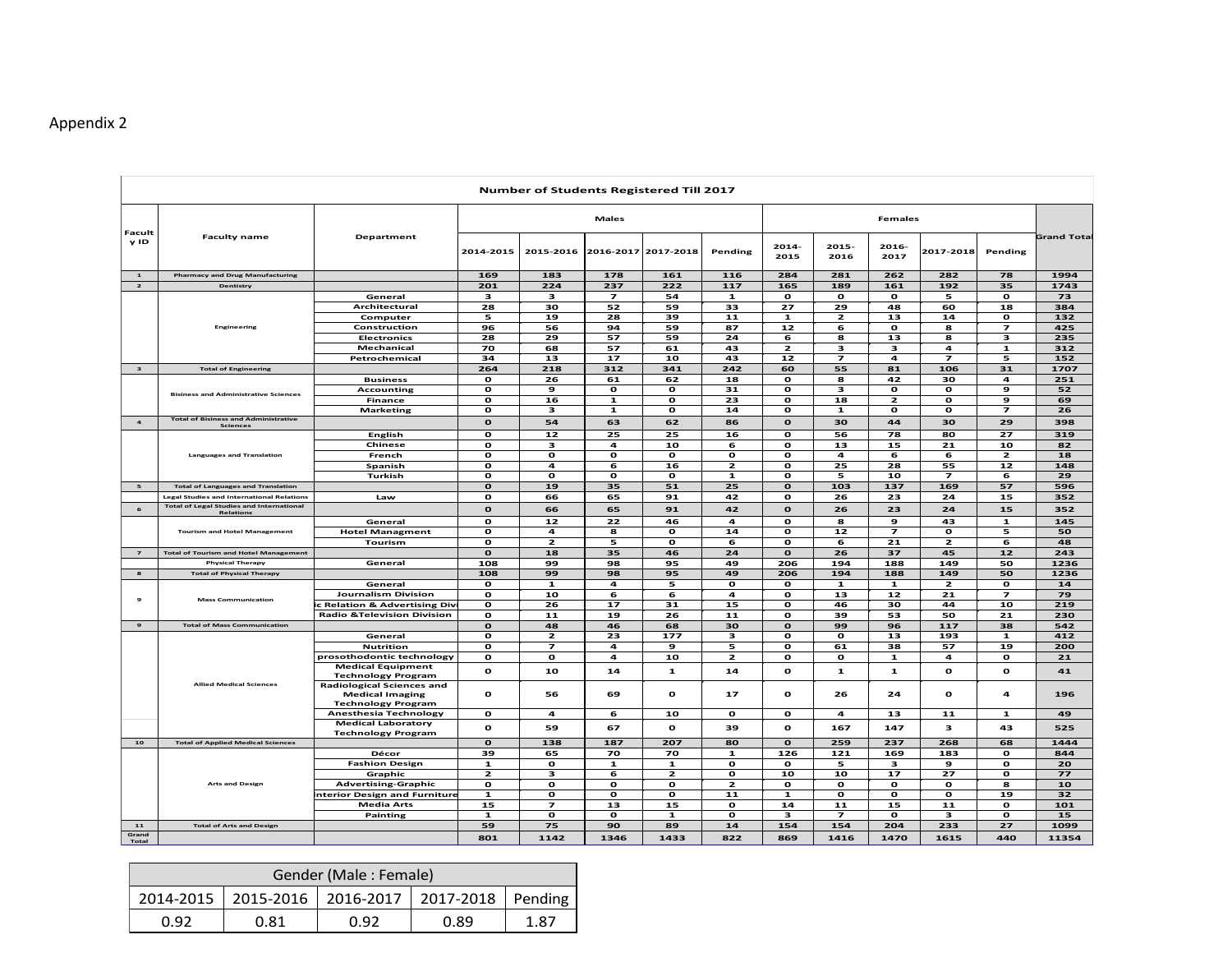|                |                                             | Total Number of Students of the First Academic Year 2017 |                         |                                          |                        |                                            |                    |  |
|----------------|---------------------------------------------|----------------------------------------------------------|-------------------------|------------------------------------------|------------------------|--------------------------------------------|--------------------|--|
| Faculty code   | Faculty name                                | Department                                               | Male<br><b>Students</b> | Male<br>International<br><b>Students</b> | <b>Female Students</b> | Female<br>International<br><b>Students</b> | <b>Grand Total</b> |  |
|                | Pharmacy and Drug                           |                                                          |                         |                                          |                        |                                            |                    |  |
| $\mathbf{1}$   | Manufacturing                               | Pharmacy                                                 | 160                     | $\mathbf{1}$                             | 281                    | $\mathbf{1}$                               | 443                |  |
| $\overline{2}$ | Dentistry                                   | Dentistry                                                | 191                     | 31                                       | 183                    | 9                                          | 414                |  |
| 3              | Engineering                                 | Architectural                                            | 58                      | $\mathbf{1}$                             | 60                     |                                            | 119                |  |
|                |                                             | Computer                                                 | 39                      |                                          | 14                     |                                            | 53                 |  |
|                |                                             | Construction                                             | 58                      | $\mathbf{1}$                             | 8                      |                                            | 67                 |  |
|                |                                             | Electronics                                              | 59                      |                                          | 8                      |                                            | 67                 |  |
|                |                                             | General                                                  | 54                      |                                          | 5                      |                                            | 59                 |  |
|                |                                             | Mechanical                                               | 60                      | $\mathbf{1}$                             | $\overline{4}$         |                                            | 65                 |  |
|                |                                             | Petrochemical                                            | 10                      |                                          | $\overline{7}$         |                                            | 17                 |  |
| 4              | Financial and<br>Administrative<br>Sciences | <b>Business</b>                                          | 62                      |                                          | 30                     |                                            | 92                 |  |
| 5              | Languages and<br>Translation                | Chinese                                                  | 10                      |                                          | 21                     |                                            | 31                 |  |
|                |                                             | English                                                  | 24                      | $\mathbf{1}$                             | 80                     |                                            | 105                |  |
|                |                                             | French                                                   |                         |                                          | 6                      |                                            | 6                  |  |
|                |                                             | Spanish                                                  | 16                      |                                          | 55                     |                                            | 71                 |  |
|                |                                             | Turkish                                                  |                         |                                          | $\overline{7}$         |                                            | $\overline{7}$     |  |
|                | Legal Studies and<br>International          |                                                          |                         |                                          |                        |                                            |                    |  |
| 6              | Relations                                   | Law                                                      | 91                      |                                          | 24                     |                                            | 115                |  |
|                | Tourism and Hotel                           |                                                          |                         |                                          |                        |                                            |                    |  |
| $\overline{7}$ | Management                                  | General                                                  | 46                      |                                          | 42<br>$\overline{2}$   | $\mathbf{1}$                               | 89<br>$2^{\circ}$  |  |
|                |                                             | Tourism                                                  |                         |                                          |                        |                                            |                    |  |
| 8              | <b>Physical Therapy</b><br>Mass             | General                                                  | 95                      |                                          | 148                    | $\mathbf{1}$                               | 244                |  |
| 9              | Communications                              | General                                                  | 5                       |                                          | $\overline{2}$         |                                            | 7                  |  |
|                |                                             | Journalism                                               | $\boldsymbol{6}$        |                                          | 21                     |                                            | 27                 |  |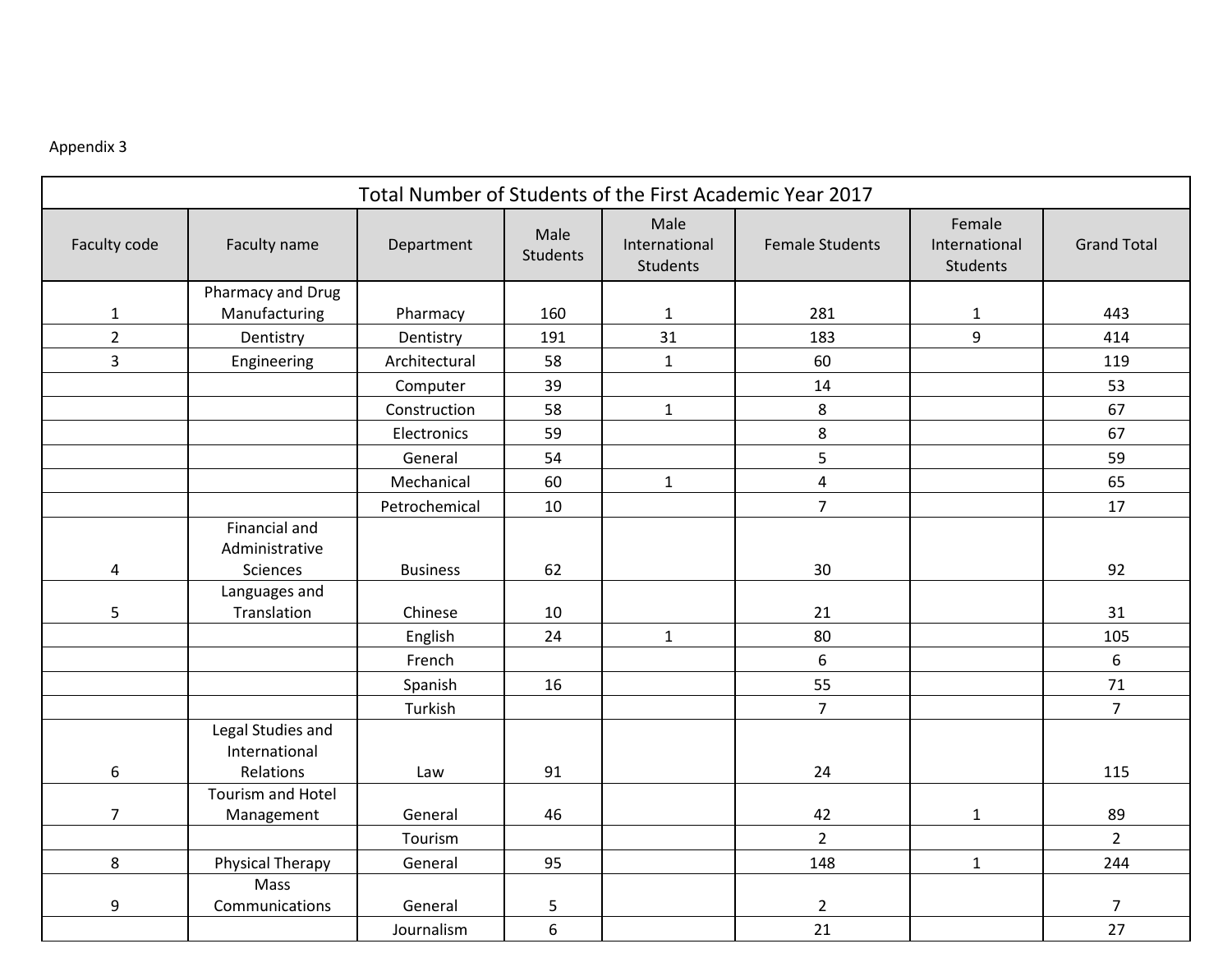|                    |                       | Division           |                |              |                |              |              |
|--------------------|-----------------------|--------------------|----------------|--------------|----------------|--------------|--------------|
|                    |                       | Public Relation &  |                |              |                |              |              |
|                    |                       | Advertising        |                |              |                |              |              |
|                    |                       | Division           | 31             |              | 44             |              | 75           |
|                    |                       | Radio & Television |                |              |                |              |              |
|                    |                       | Division           | 26             |              | 50             |              | 76           |
|                    | <b>Allied Medical</b> | Anesthesia         |                |              |                |              |              |
| 10                 | Sciences              | Technology         | 9              | $\mathbf{1}$ | 10             | $\mathbf{1}$ | 21           |
|                    |                       | General            | 177            |              | 193            |              | 370          |
|                    |                       | Medical            |                |              |                |              |              |
|                    |                       | Equipment          |                |              |                |              |              |
|                    |                       | Technology         |                |              |                |              |              |
|                    |                       | Program            | $\mathbf{1}$   |              |                |              | $\mathbf{1}$ |
|                    |                       | Medical            |                |              |                |              |              |
|                    |                       | Laboratory         |                |              |                |              |              |
|                    |                       | Technology         |                |              |                |              |              |
|                    |                       | Program            |                |              | $\overline{3}$ |              | $\mathbf{3}$ |
|                    |                       | Nutrition          | 9              |              | 56             | $\mathbf{1}$ | 66           |
|                    |                       | Prosothodonic      |                |              |                |              |              |
|                    |                       | technology         | 8              | $2^{\circ}$  | $\overline{4}$ |              | 14           |
| 11                 | Arts and Design       | Décor              | 70             |              | 183            |              | 253          |
|                    |                       | fashion Design     | $\mathbf 1$    |              | 9              |              | 10           |
|                    |                       | Graphic            | $\overline{2}$ |              | 27             |              | 29           |
|                    |                       | Media Arts         | 16             |              | 11             |              | 27           |
|                    |                       | Painting           | $\overline{4}$ |              | $\overline{3}$ |              | $\mathbf{1}$ |
| <b>Grand Total</b> |                       |                    | 1395           | 39           | 1601           | 14           | 3049         |

Ratio of Male to Female Students = 1 : 1.16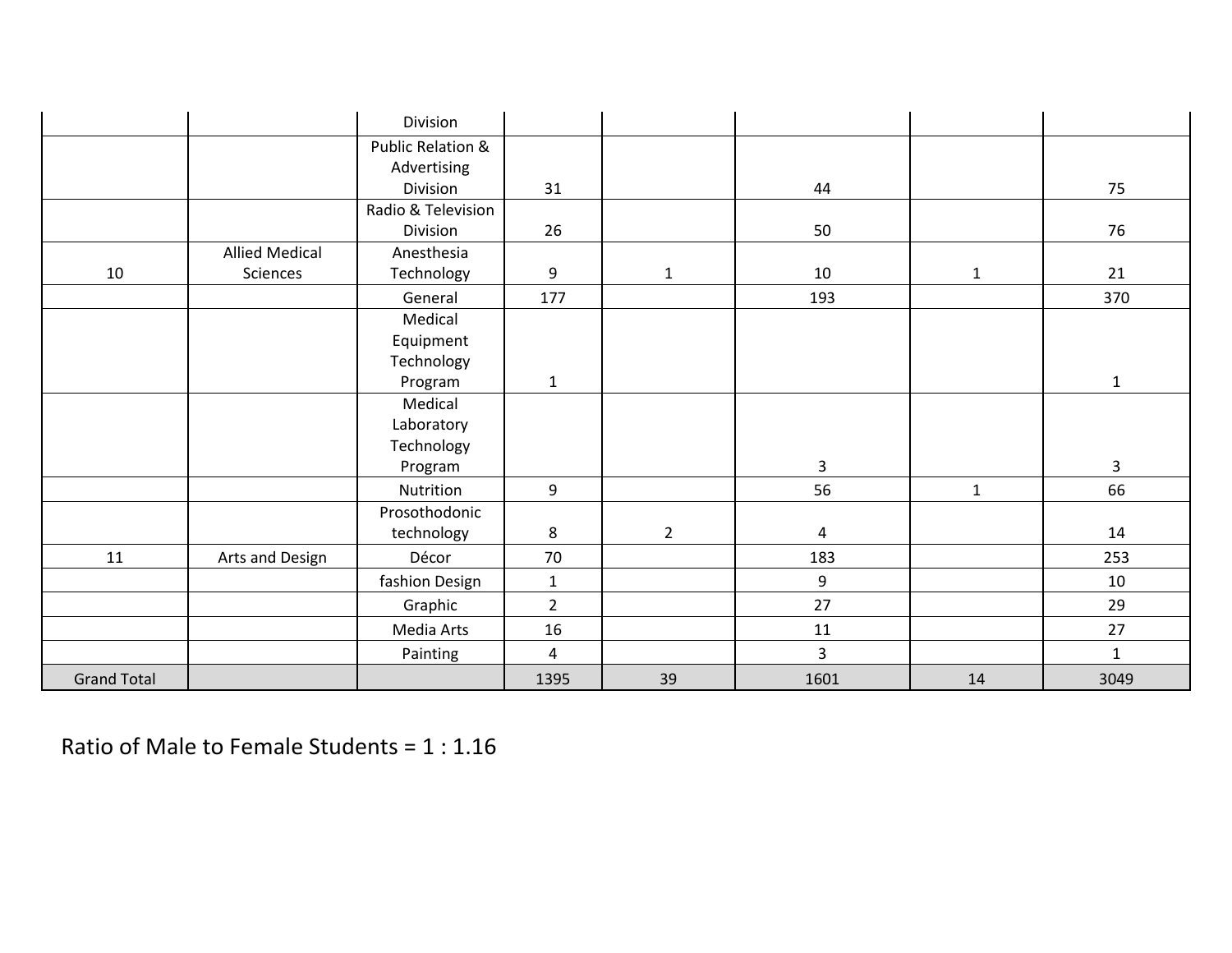## **Appendix 4. Total Number of Students of level (1) in Different Subjects 2017**

| <b>Gender Equality</b> |  |
|------------------------|--|
|------------------------|--|

|                        |              |                |              | <b>Females</b> |
|------------------------|--------------|----------------|--------------|----------------|
| <b>Medical Studies</b> | <b>Males</b> | <b>Females</b> | <b>Total</b> | %              |
| Pharmacy               | 161          | 282            | 443          | 63.66          |
| Dentistry              | 222          | 192            | 414          | 46.38          |
| Physical Therapy       | 95           | 149            | 244          | 61.07          |
| <b>Allied Medical</b>  | 207          | 268            | 475          | 56.42          |
|                        | 685          | 891            | 1576         | 56.54          |

|                                |              |                |              | <b>Females</b> |
|--------------------------------|--------------|----------------|--------------|----------------|
| Art/ Humanity + Social Studies | <b>Males</b> | <b>Females</b> | <b>Total</b> | %              |
| Architectural                  | 59           | 60             | 119          | 50.42          |
| <b>Business</b>                | 62           | 30             | 92           | 32.61          |
| Languages                      | 51           | 169            | 220          | 76.82          |
| Law                            | 91           | 24             | 115          | 20.87          |
| <b>Tourism</b>                 | 46           | 45             | 91           | 49.45          |
| Media                          | 68           | 117            | 185          | 63.24          |
| Art                            | 93           | 233            | 326          | 71.47          |
|                                | 470          | 678            | 1148         | 59.06          |

| <b>Gender Ratio (Males: Females)</b> |       |  |  |  |  |  |  |  |  |
|--------------------------------------|-------|--|--|--|--|--|--|--|--|
| <b>Medical Studies</b>               | 1:1.3 |  |  |  |  |  |  |  |  |
| Art/ Humanity + Social Studies       | 1:1.4 |  |  |  |  |  |  |  |  |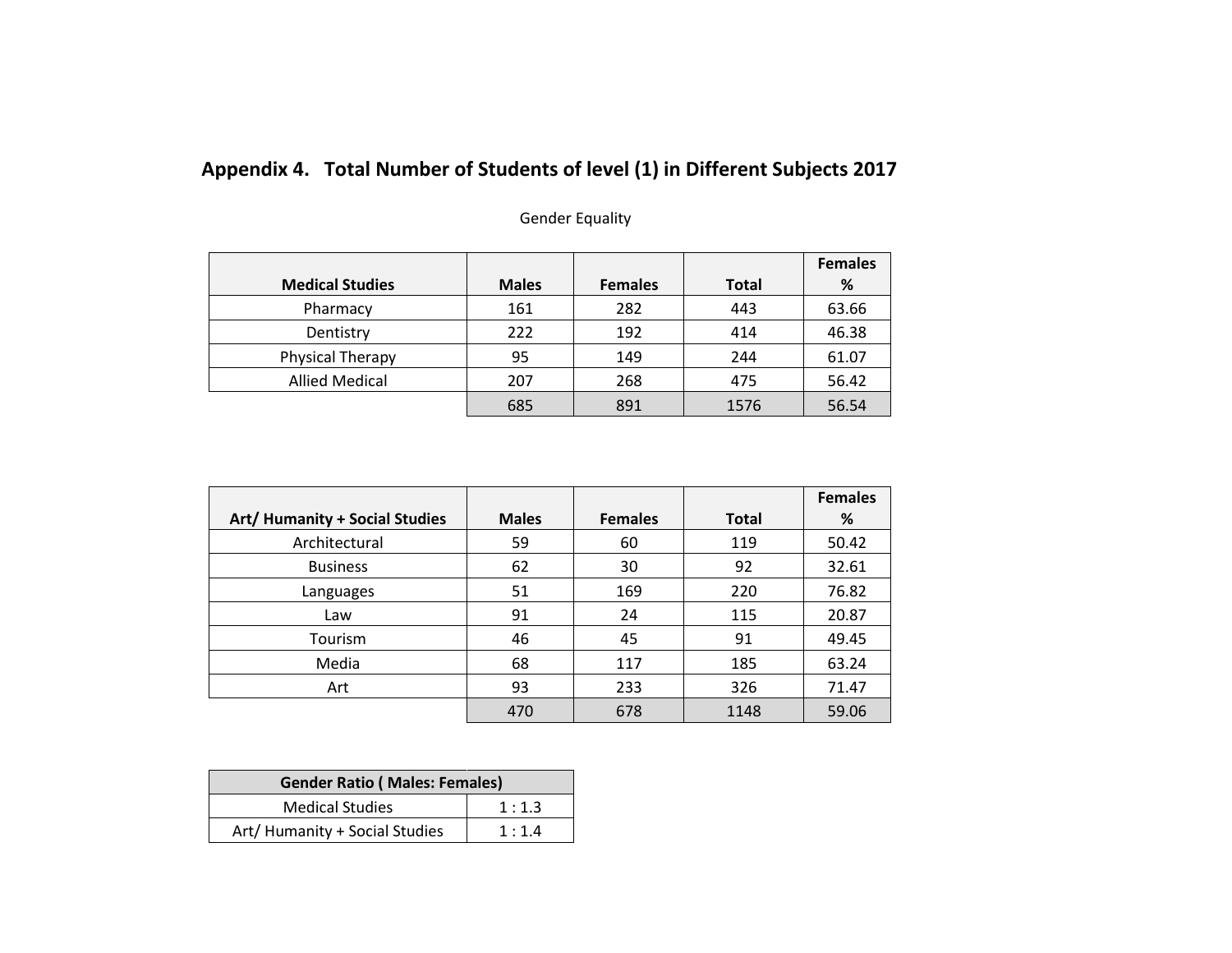|                         |                                                                     |                                                              |                         | Number of graduates in 2017-2018 |                         |                         |                         |                         |                         |                    |
|-------------------------|---------------------------------------------------------------------|--------------------------------------------------------------|-------------------------|----------------------------------|-------------------------|-------------------------|-------------------------|-------------------------|-------------------------|--------------------|
| Faculty ID              | <b>Faculty name</b>                                                 | Department                                                   |                         | <b>Males</b>                     |                         |                         |                         | Females                 |                         | <b>Grand Total</b> |
|                         |                                                                     |                                                              | Fall 2017-2018          | <b>Spring 2017-2018</b>          | Summer 2017-2018        | Fall 2017-2018          | Spring 2017-2018        | Spring 2017-2018        | Summer 2017-2018        |                    |
| 1                       | <b>Pharmacy and Drug Manufacturing</b>                              | Pharmacy                                                     | 9                       | 101                              | 15                      | 19                      | 214                     | 214                     | 21                      | 379                |
|                         | <b>Total of Pharmacy and Drug</b><br>Manufacturing                  |                                                              | 9                       | 101                              | 15                      | 19                      | 214                     | 214                     | 21                      | 379                |
| $\overline{2}$          | Dentistry                                                           | Dentistry                                                    | 19                      | 143                              | 11                      | 9                       | 130                     | 127                     | 12                      | 324                |
|                         | <b>Total of Dentistry</b>                                           |                                                              | 19                      | 143                              | 11                      | $\overline{9}$          | 130                     | 127                     | $12\,$                  | 324                |
|                         |                                                                     | Architectural                                                | 5                       | 20                               | $\mathbf 0$             | $\overline{2}$          | 23                      | 23                      | $\overline{\mathbf{3}}$ | 53                 |
|                         |                                                                     | Computer                                                     | $\pmb{0}$               | $11\,$                           | $\mathbf{1}$            | $\pmb{0}$               | $\overline{4}$          | $\overline{4}$          | $\pmb{0}$               | 16                 |
| $\overline{\mathbf{3}}$ | Engineering                                                         | Construction                                                 | 13                      | 35                               | 18                      | $\mathbf{1}$            | 8                       | 8                       | $\overline{4}$          | 79                 |
|                         |                                                                     | <b>Electronics</b>                                           | $\overline{2}$          | 24                               | 5 <sup>1</sup>          | $\mathbf 0$             | 13                      | 13                      | $\mathbf{1}$            | 45                 |
|                         |                                                                     | Mechanical                                                   | 4                       | 33                               | $\overline{7}$          | $\pmb{0}$               | 5                       | 5                       | $\mathbf 0$             | 49                 |
|                         |                                                                     | Petrochemical                                                | $\overline{2}$          | 19                               | $\overline{2}$          | 1                       | 6                       | 6                       | $\mathbf{1}$            | 31                 |
|                         | <b>Total of Engineering</b>                                         |                                                              | 26                      | 142                              | 33                      | $\overline{4}$          | 59                      | 59                      | $\overline{9}$          | 273                |
|                         |                                                                     | <b>Accounting</b>                                            | 6                       | 15                               | $\,$ 6 $\,$             | $6\phantom{1}$          | 6                       | $6\phantom{1}$          | $\overline{2}$          | 41                 |
| $\overline{4}$          | <b>Financial and Administrative Sciences</b>                        | Finance                                                      | $\overline{\mathbf{3}}$ | 11                               | $\overline{4}$          | $\mathbf{1}$            | $\overline{7}$          | $\overline{7}$          | $5\phantom{.0}$         | 31                 |
|                         |                                                                     | <b>Marketing</b>                                             | $\mathbf 0$             | $\overline{4}$                   | <sup>1</sup>            | $\mathbf{1}$            | 5                       | $\overline{5}$          | $\overline{2}$          | 13                 |
|                         | <b>Total of Financial and Administrative</b><br><b>Sciences</b>     |                                                              | 9                       | 30                               | $11\,$                  | 8                       | 18                      | 18                      | 9                       | 85                 |
|                         |                                                                     | English                                                      | $\mathbf{1}$            | $\overline{2}$                   | 4                       | $5\overline{5}$         | 28                      | 28                      | 16                      | 56                 |
|                         |                                                                     | Chinese                                                      | $\pmb{0}$               | $\mathbf{1}$                     | $\mathbf 0$             | $\mathbf{1}$            | $\mathbf{1}$            | $\mathbf{1}$            | $\overline{2}$          | $5\overline{5}$    |
| 5                       | <b>Languages and Translation</b>                                    | French                                                       | $\mathbf{1}$            | $\mathbf 0$                      | $\pmb{0}$               | $\mathbf{1}$            | $\overline{\mathbf{3}}$ | $\overline{\mathbf{3}}$ | $\mathbf 0$             | 5                  |
|                         |                                                                     | Spanish                                                      | $\mathbf 0$             | $\mathbf{1}$                     | $\overline{2}$          | $\mathbf 0$             | $\overline{\mathbf{3}}$ | $\overline{\mathbf{3}}$ | $\overline{2}$          | 8                  |
|                         |                                                                     | <b>Turkish</b>                                               | $\mathbf 0$             | $\pmb{0}$                        | $\pmb{0}$               | $\pmb{0}$               | $\mathbf{1}$            | $\mathbf{1}$            | $\mathbf 0$             | $\mathbf{1}$       |
|                         | <b>Total of Languages and Translation</b>                           |                                                              | $\overline{2}$          | $\overline{4}$                   | $6\overline{6}$         | $\overline{7}$          | 36                      | 36                      | 20                      | 75                 |
| 6                       | <b>Legal Studies and International Relations</b>                    | Law                                                          | 4                       | $\overline{7}$                   | 8                       | $\mathbf 0$             | 5                       | 5                       | $\mathbf{1}$            | 25                 |
|                         | <b>Total of Legal Studies and International</b><br><b>Relations</b> |                                                              | $\overline{4}$          | $\overline{7}$                   | $\boldsymbol{8}$        | $\mathbf{0}$            | 5 <sub>1</sub>          | 5 <sub>5</sub>          | $\mathbf 1$             | 25                 |
|                         |                                                                     | <b>Hotel Managment</b>                                       | $\mathbf{0}$            | $\mathbf{0}$                     | $\mathbf 0$             | $\mathbf 0$             | $\mathbf 0$             |                         | <sup>1</sup>            | 1                  |
| $\overline{7}$          | <b>Tourism and Hotel Management</b>                                 | Tourism                                                      | $\mathbf 0$             | $\mathbf{1}$                     | $\mathbf{1}$            | $\mathbf{1}$            | $\overline{2}$          | $\overline{2}$          | $\overline{2}$          | $\overline{7}$     |
|                         | <b>Total of Tourism and Hotel Management</b>                        |                                                              | $\mathbf{0}$            | $\mathbf{1}$                     | $\mathbf{1}$            | $\mathbf{1}$            | $\overline{2}$          | $\overline{2}$          | $\overline{\mathbf{3}}$ | 8                  |
| 8                       | <b>Physical Therapy</b>                                             | General                                                      | $\overline{\mathbf{3}}$ | 38                               | 23                      | $\overline{4}$          | 124                     | 124                     | 25                      | 217                |
|                         | <b>Total of Physical Therapy</b>                                    |                                                              | $\overline{\mathbf{3}}$ | 38                               | 23                      | $\overline{4}$          | 124                     | 124                     | 25                      | 217                |
|                         |                                                                     | <b>Journalism Division</b>                                   | $\overline{2}$          | $\overline{\mathbf{3}}$          | $\overline{\mathbf{3}}$ | $\overline{2}$          | 6                       | 6                       | $\mathbf{1}$            | 17                 |
| 9                       | <b>Mass Communication</b>                                           | <b>Public Relation &amp; Advertising Division</b>            | 1                       | $\overline{4}$                   | $\mathbf{1}$            | $\overline{2}$          | $12\,$                  | $12$                    | $\mathbf 0$             | 20                 |
|                         |                                                                     | <b>Radio &amp; Television Division</b>                       | $\overline{\mathbf{3}}$ | 6                                | $\overline{\mathbf{3}}$ | $\overline{\mathbf{3}}$ | 22                      | 22                      | $\mathbf{1}$            | 38                 |
|                         | <b>Total of Mass Communication</b>                                  |                                                              | $6\overline{6}$         | 13                               | $\overline{7}$          | $\overline{7}$          | 40                      | 40                      | $\overline{2}$          | 75                 |
|                         |                                                                     |                                                              | $\mathbf{1}$            |                                  | $\pmb{0}$               | $\mathbf{1}$            | 44                      | 43                      |                         | 55                 |
|                         |                                                                     | <b>Nutrition</b>                                             |                         | 6                                |                         |                         |                         |                         | $\overline{\mathbf{3}}$ | 17                 |
| 10                      | <b>Allied Medical Sciences</b>                                      | <b>Medical Equipment Technology Program</b>                  | $\mathbf 0$             | $11\,$                           | $\overline{2}$          | $\mathbf{1}$            | $\overline{\mathbf{3}}$ | $\overline{\mathbf{3}}$ | $\mathbf{0}$            |                    |
|                         |                                                                     | Radiological Sciences and Medical Imaging Technology Program | $\pmb{0}$               | 20                               | $\overline{\mathbf{3}}$ | $\mathbf{1}$            | 15                      | 15                      | $\overline{4}$          | 43                 |
|                         |                                                                     | <b>Medical Laboratory Technology Program</b>                 | $\overline{2}$          | 43                               | 15                      | $5^{\circ}$             | 110                     | 110                     | 18                      | 193                |
|                         | <b>Total of Allied Medical Sciences</b>                             |                                                              | $\overline{\mathbf{3}}$ | 80                               | 20                      | $\boldsymbol{8}$        | 172                     | 171                     | 25                      | 308                |
| 11                      | <b>Arts and Design</b>                                              | <b>Advertising-Graphic</b>                                   | $\mathbf 0$             | $\overline{\mathbf{3}}$          | $\overline{2}$          | $\pmb{0}$               | 6                       | 6                       | $\mathbf{1}$            | 12                 |
|                         |                                                                     | <b>Interior Design and Furniture</b>                         | $\mathbf{1}$            | 18                               | 8                       | <sup>1</sup>            | 41                      | 41                      | 15                      | 84                 |
|                         | <b>Total of Arts and Design</b>                                     |                                                              | $\overline{1}$          | 21                               | 10                      | $\overline{1}$          | 47                      | 47                      | 16                      | 96                 |
| <b>Grand Total</b>      |                                                                     |                                                              | 82                      | 580                              | 145                     | 68                      | 847                     | 843                     | 143                     | 1865               |

| Gender (Male: Female) |                         |                         |  |  |  |  |  |  |  |  |
|-----------------------|-------------------------|-------------------------|--|--|--|--|--|--|--|--|
| Fall 2017-2018        | <b>Spring 2017-2018</b> | <b>Summer 2017-2018</b> |  |  |  |  |  |  |  |  |
| 1 71                  | 0.68                    | 1 01                    |  |  |  |  |  |  |  |  |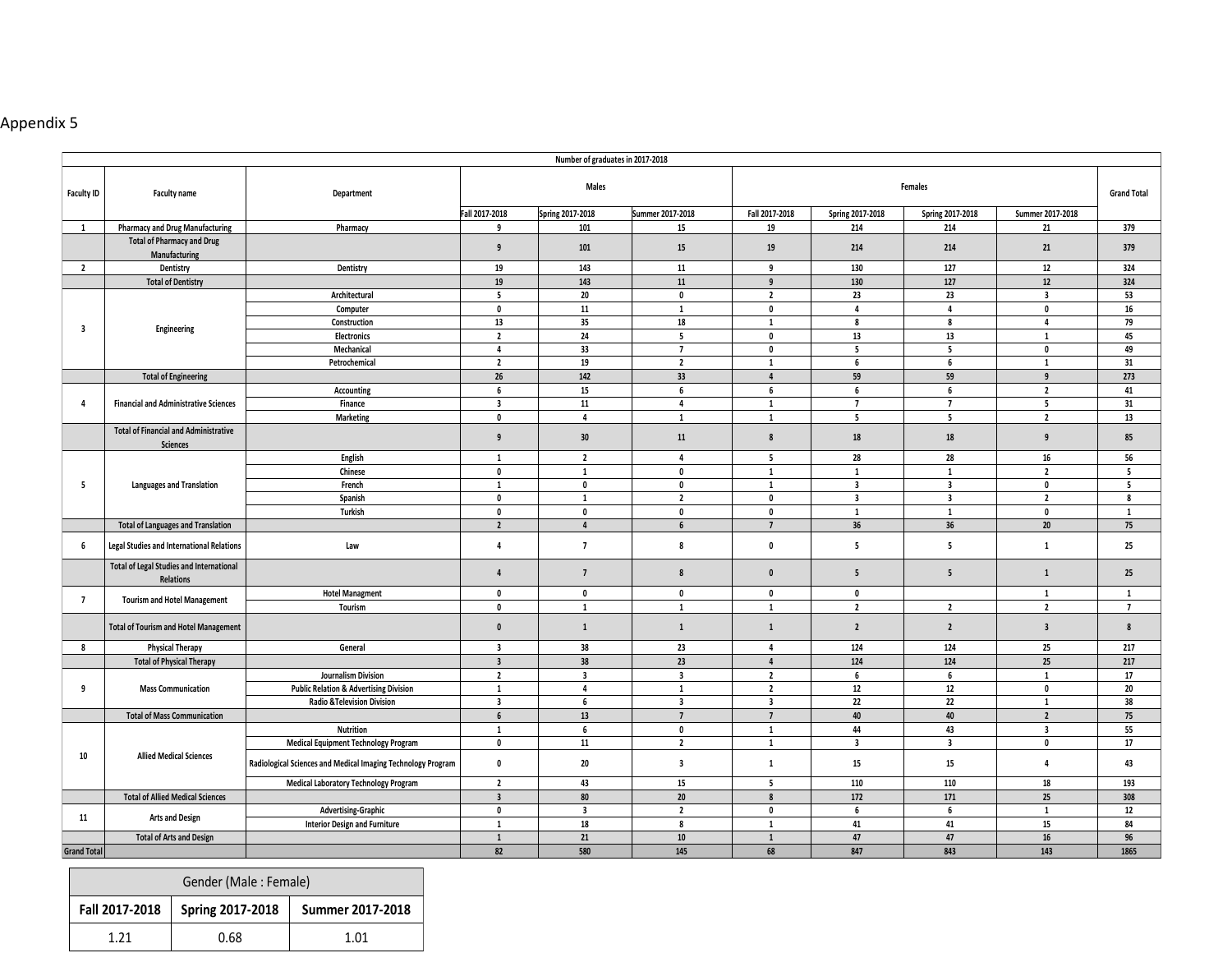#### Appendix 5A

#### **Graduates 2010-2017**

| Faulty      |                          | 2009-2010<br>2010-2011   |                          |                          | 2011-2012<br>2012-2013   |                          |                          |                          | 2013-2014                    |                          |                          | 2014-2015                |                          |                | 2015-2016 |              |              | 2016-2017 |     |                | G.<br>total |     |              |         |      |
|-------------|--------------------------|--------------------------|--------------------------|--------------------------|--------------------------|--------------------------|--------------------------|--------------------------|------------------------------|--------------------------|--------------------------|--------------------------|--------------------------|----------------|-----------|--------------|--------------|-----------|-----|----------------|-------------|-----|--------------|---------|------|
|             | m                        | $\mathsf{f}$             | t                        | m                        | $\mathsf{f}$             | t                        | m                        | $\mathbf{f}$             | t                            | m                        | f                        | t                        | m                        | $\mathbf{f}$   | t         | m            | $\mathbf{f}$ | t         | m   | $\mathbf{f}$   | t           | m   | $\mathsf{f}$ | $\sf t$ |      |
| Pharmacy    | $\overline{\phantom{a}}$ | $\overline{\phantom{a}}$ | $\overline{\phantom{a}}$ | 109                      | 154                      | 263                      | 123                      | 178                      | 301                          | 138                      | 211                      | 349                      | 117                      | 193            | 310       | 54           | 53           | 107       | 130 | 232            | 362         | 140 | 257          | 397     | 2090 |
| Dentistry   | $\overline{\phantom{a}}$ | $\overline{\phantom{a}}$ | $\overline{\phantom{a}}$ | 66                       | 85                       | 151                      | 118                      | 72                       | 190                          | 111                      | 115                      | 126                      | 143                      | 128            | 271       | 50           | 58           | 108       | 146 | 151            | 297         | 184 | 160          | 344     | 1587 |
| Engineering | $\overline{\phantom{a}}$ | $\overline{\phantom{a}}$ | $\overline{\phantom{a}}$ | 25                       | 11                       | 36                       | 37                       | 5                        | 42                           | 101                      | 36                       | 147                      | 106                      | 27             | 133       | 73           | 15           | 88        | 113 | 23             | 136         | 151 | 41           | 192     | 776  |
| Finance     | 23                       | 23                       | 46                       | 33                       | 23                       | 56                       | 26                       | 28                       | 54                           | 36                       | 26                       | 62                       | 27                       | 12             | 39        | 19           | 18           | 37        | 25  | 16             | 41          | 35  | 21           | 56      | 391  |
| languages   | 5                        | 29                       | 34                       | 5                        | 66                       | 71                       | 3                        | 45                       | 48                           | 5                        | 63                       | 68                       | $\overline{\phantom{a}}$ | 22             | 22        | 9            | 44           | 53        | 9   | 26             | 35          | 8   | 57           | 65      | 396  |
| Law         | 13                       | 8                        | 21                       | 23                       | 11                       | 34                       | 24                       | 6                        | 30                           | 29                       | 9                        | 29                       | 17                       | $\overline{7}$ | 24        | 6            | 5            | 11        | 18  | $\overline{3}$ | 21          | 18  | 6            | 24      | 194  |
| tourism     | $\overline{\phantom{a}}$ |                          | $\overline{\phantom{a}}$ | 11                       | 12                       | 23                       | 10                       | 11                       | 21                           | 8                        | 15                       | 23                       | 12                       | 12             | 24        | 5            | 11           | 16        | 16  | 18             | 34          | 8   | 11           | 19      | 160  |
| therapy     | $\overline{\phantom{a}}$ |                          | $\overline{\phantom{a}}$ |                          |                          |                          |                          | $\overline{\phantom{a}}$ | $\overline{\phantom{m}}$     | 6                        | 24                       | 30                       | 9                        | 11             | 20        | 51           | 109          | 160       | 60  | 179            | 239         | 25  | 31           | 56      | 505  |
| media       | $\overline{\phantom{a}}$ | $\overline{\phantom{a}}$ | $\overline{\phantom{a}}$ | $\overline{\phantom{a}}$ | $\overline{\phantom{0}}$ | $\overline{\phantom{a}}$ | $\overline{\phantom{0}}$ | $\overline{\phantom{0}}$ | $\qquad \qquad \blacksquare$ | $\overline{\phantom{0}}$ | $\overline{\phantom{a}}$ | $\overline{\phantom{a}}$ | 5                        | 9              | 14        | 75           | 166          | 241       | 9   | 46             | 55          | 92  | 98           | 161     | 240  |
| Allied M    | $\overline{\phantom{a}}$ | $\overline{\phantom{0}}$ | $\overline{\phantom{0}}$ | $\overline{\phantom{0}}$ |                          |                          |                          | $\overline{\phantom{0}}$ | $\overline{\phantom{a}}$     | 10                       | 4                        | 14                       | 11                       | 6              | 17        | 27           | 45           | 72        | 53  | 48             | 101         | 56  | 82           | 138     | 348  |
| Art         | $\overline{\phantom{a}}$ |                          | $\overline{\phantom{0}}$ | $\overline{\phantom{a}}$ |                          | $\overline{\phantom{a}}$ |                          | ٠                        |                              | $\overline{\phantom{0}}$ | $\overline{\phantom{a}}$ | $\overline{\phantom{0}}$ | $\overline{2}$           | 8              | 10        | $\mathbf{1}$ | 5            | 6         | 16  | 22             | 48          | 27  | 44           | 71      | 136  |
| total       | 41                       | 60                       | 101                      | 272                      | 362                      | 634                      | 341                      | 345                      | 686                          | 444                      | 503                      | 848                      | 449                      | 435            | 884       | 370          | 529          | 899       | 595 | 764            | 1221        | 734 | 808          | 1523    | 6823 |

Gender Ratio (female percent)

| 2009-2010 | 2010-2011 | 2011-2012 | 2012-2013 | 2013-2014 | 2014-1015 | 2015-2016 | 2016-2017 |
|-----------|-----------|-----------|-----------|-----------|-----------|-----------|-----------|
| 59.4      | 57.1      | 50.3      | 59.3      | 49.2      | 58.85     | 62.57     | 53.0      |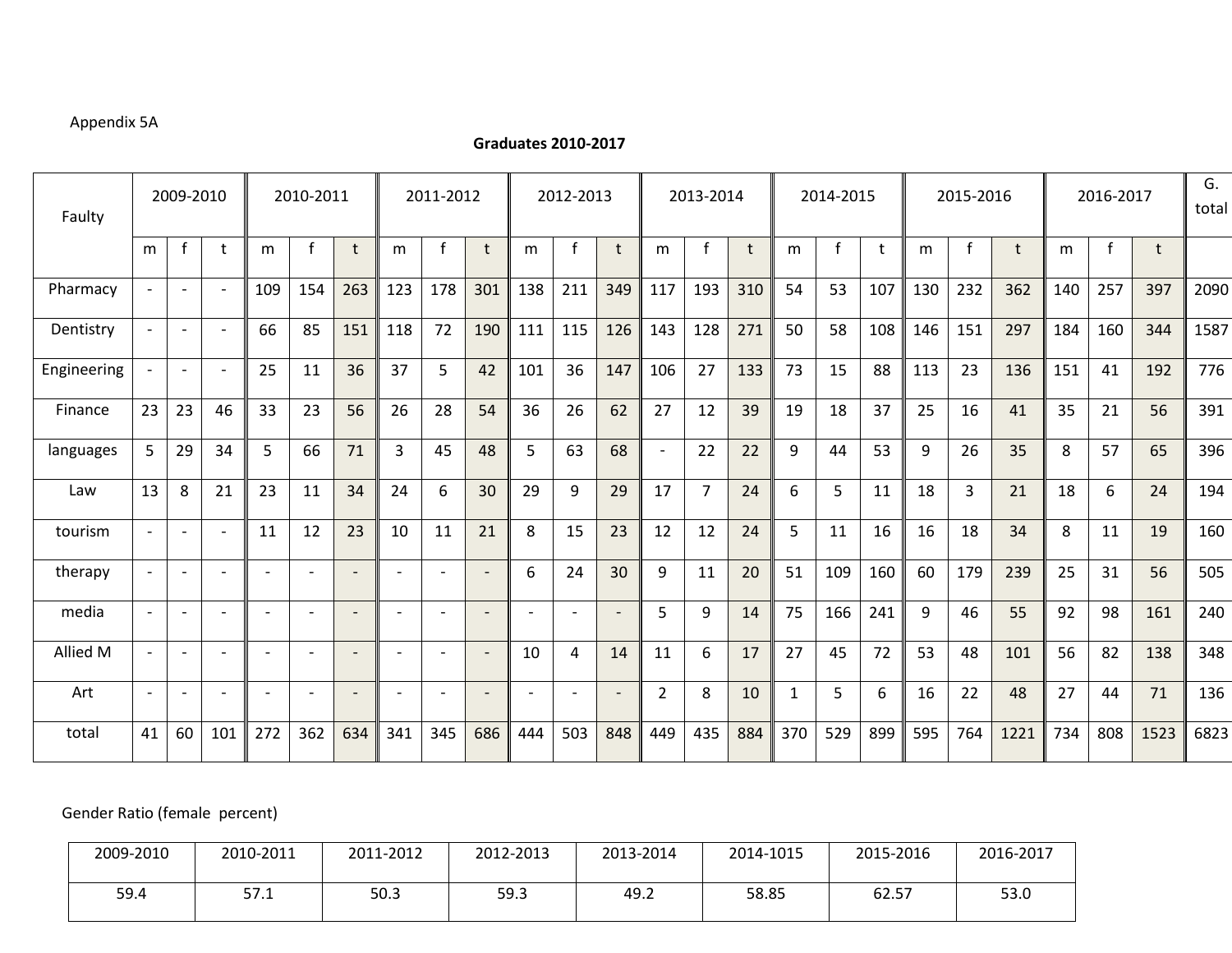### **Postgraduate Students for the Academic Year 2017/2018**

| Faculty ID         | Faculty name                    | Department                                          | Male         | Female         | Total | Ratio<br>Male: Female |
|--------------------|---------------------------------|-----------------------------------------------------|--------------|----------------|-------|-----------------------|
| 1                  | Pharmacy and Drug Manufacturing | Master pharmacy                                     | $\mathbf{1}$ | 9              | 10    |                       |
|                    | Subtotal                        |                                                     | $\mathbf{1}$ | 9              | 10    |                       |
| $\overline{2}$     | Dentistry                       | Master in Prosthodontics<br>and Dental Implantology | 14           | 3              | 17    |                       |
|                    | Subtotal                        |                                                     | 14           | $\overline{3}$ | 17    |                       |
| <b>Grand Total</b> |                                 |                                                     | 15           | 12             | 27    | 1:0.8                 |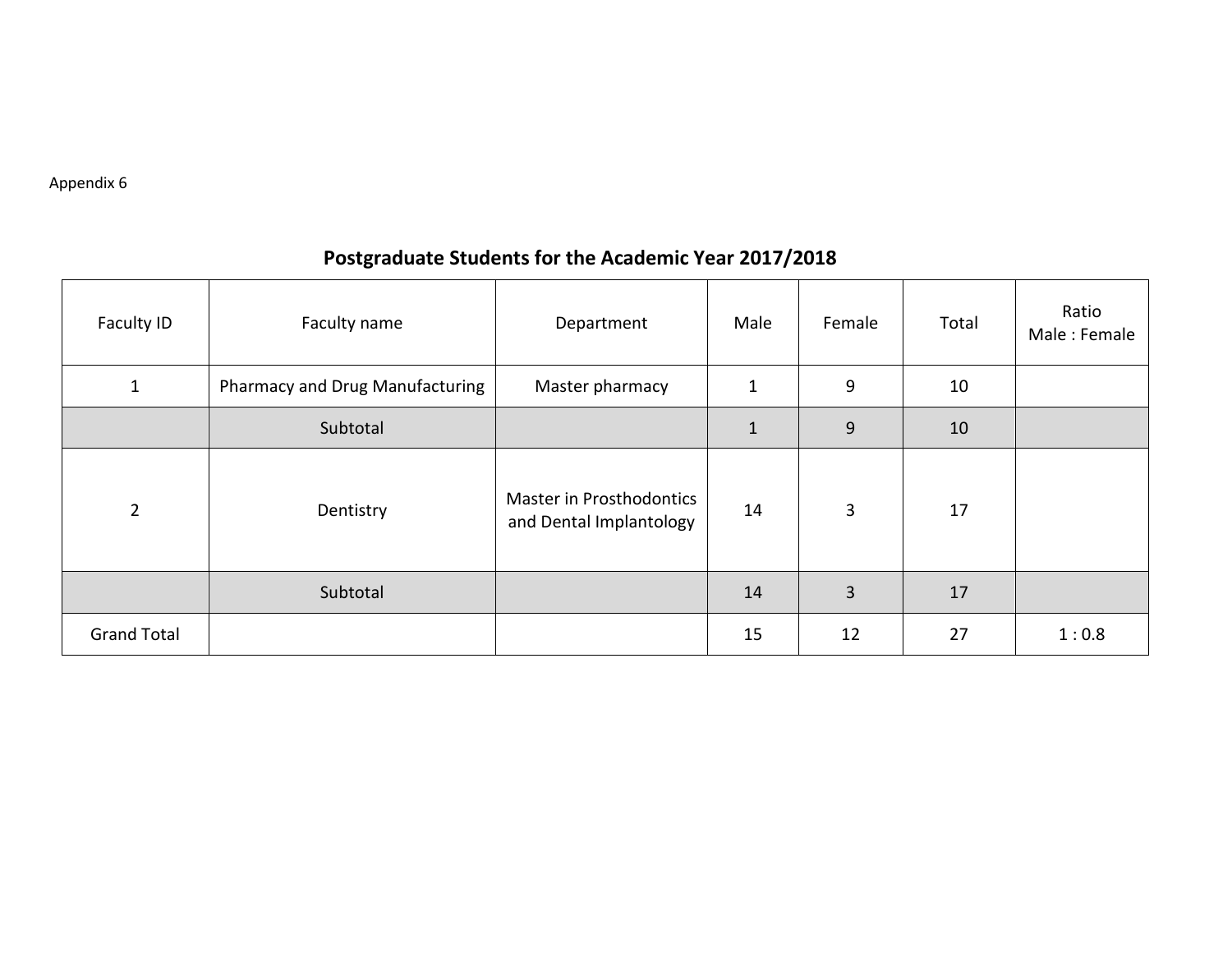|                                           |                |                      |                |                |                        |                |                | Academic Faculty and Assistant Staff - Year 2017/2018 (1st term) |                |                |                         |                |                |                     |                 |                |                           |                 |                |               |              |                |                |                       |
|-------------------------------------------|----------------|----------------------|----------------|----------------|------------------------|----------------|----------------|------------------------------------------------------------------|----------------|----------------|-------------------------|----------------|----------------|---------------------|-----------------|----------------|---------------------------|-----------------|----------------|---------------|--------------|----------------|----------------|-----------------------|
|                                           |                |                      |                |                | <b>Assistant Staff</b> |                |                |                                                                  |                |                |                         |                |                |                     |                 |                |                           |                 |                |               |              |                |                |                       |
| <b>Faculty</b>                            |                | Prof                 |                |                | Ass. Prof              |                |                | Lecturer                                                         |                |                | <b>Total</b>            |                |                | Ass. Lecturer       |                 |                | <b>Teaching Assistant</b> |                 | <b>Total</b>   |               |              |                | <b>Total</b>   | Grand<br><b>Total</b> |
|                                           |                | <b>Males Females</b> | <b>Total</b>   |                | Males Females          | <b>Total</b>   | <b>Males</b>   | <b>Females</b>                                                   | <b>Total</b>   | <b>Males</b>   | <b>Females</b> Total    |                |                | Males Females Total |                 |                | Males Females             | <b>Total</b>    |                | Males Females | <b>Total</b> |                | Males Females  |                       |
| Pharmacy and Drug Manufacturing           | 4              | 6                    | 10             | $\overline{2}$ | 9                      | 11             | 6              | 30                                                               | 36             | 12             | 45                      | 57             | 10             | 18                  | 28              | 10             | 47                        | 57              | 20             | 65            | 85           | 32             | 110            | 142                   |
| Dentistry                                 | 3              | 9                    | 12             | $\overline{3}$ | $\overline{4}$         | $7^{\circ}$    | 11             | $\overline{7}$                                                   | 18             | 17             | 20                      | 37             | 9              | 31                  | 40              | 18             | 30                        | 48              | 27             | 61            | 88           | 44             | 81             | 125                   |
| Engineering                               | 12             | $\overline{2}$       | 14             | $\overline{4}$ | 5                      | 9              | 13             | 16                                                               | 29             | 29             | 23                      | 52             | 9              | 35                  | 44              | 17             | 15                        | 32              | 26             | 50            | 76           | 55             | 73             | 128                   |
| Financial and Administrative Sciences     | 3              | $\mathbf 0$          | $\mathbf{3}$   | $\mathbf{1}$   | $\mathbf{1}$           | $\overline{2}$ | 5              | $\overline{2}$                                                   | $\sqrt{ }$     | 9              | $\overline{\mathbf{3}}$ | 12             | $\pmb{0}$      | 6                   | $\sqrt{6}$      | $\overline{2}$ | 8                         | 10              | $\overline{2}$ | 14            | 16           | 11             | 17             | 28                    |
| Languages and Translation                 | 0              | 3                    | $\mathbf{3}$   | 0              | $\overline{2}$         | $\overline{2}$ | 3              | 3                                                                | 6              | 3              | 8                       | 11             | $\mathbf 1$    | 5                   | $6\phantom{1}$  | $\mathbf 0$    | 11                        | 11              | $\mathbf{1}$   | 16            | 17           | $\overline{4}$ | 24             | 28                    |
| Legal Studies and International Relations | $\overline{2}$ | $\mathbf 0$          | $\overline{2}$ | $\mathbf{1}$   | 0                      | $\mathbf{1}$   | 4              |                                                                  | $\overline{4}$ | $\overline{7}$ | $\pmb{0}$               | $\overline{7}$ | $\overline{2}$ | 3                   | $5\phantom{.0}$ | $\mathbf{1}$   | $\overline{\mathbf{3}}$   | $\overline{4}$  | 3              | 6             | 9            | 10             | 6              | 16                    |
| Tourism and Hotel Management              | 0              | 3                    | $\mathbf{3}$   |                |                        | $\pmb{0}$      | $\overline{2}$ | $\mathbf{1}$                                                     | $\mathbf{3}$   | $\overline{2}$ | $\overline{4}$          | 6              | $\overline{2}$ | $\overline{2}$      | $\overline{4}$  | 3              | $\mathbf{1}$              | $\overline{4}$  | 5              | 3             | 8            | $\overline{7}$ | $\overline{7}$ | 14                    |
| <b>Mass Communication</b>                 | $\mathbf{1}$   | $\mathbf 0$          | $1\,$          | $\mathbf{1}$   | $\mathbf 0$            | $\mathbf{1}$   | 5              | $\overline{4}$                                                   | 9              | $\overline{7}$ | $\overline{4}$          | 11             | $\pmb{0}$      | $\overline{2}$      | $\overline{2}$  | $\overline{2}$ | 11                        | 13              | $\overline{2}$ | 13            | 15           | 9              | 17             | 26                    |
| Arts and Design                           | $\overline{2}$ | $\mathbf 0$          | $\mathbf 2$    | $\overline{3}$ | $\overline{4}$         | $\overline{7}$ | $\overline{3}$ | 6                                                                | 9              | 8              | 10                      | 18             | $\pmb{0}$      | 16                  | 16              | $\overline{2}$ | 24                        | 26              | $\overline{2}$ | 40            | 42           | 10             | 50             | 60                    |
| <b>Allied Medical Sciences</b>            | 3              | $\mathbf{1}$         | $\overline{4}$ | $\overline{2}$ | $\mathbf{1}$           | $\overline{3}$ | 9              | 16                                                               | 25             | 14             | 18                      | 32             | 4              | 23                  | 27              | 10             | 25                        | 35              | 14             | 48            | 62           | 28             | 66             | 94                    |
| Physical Therapy                          | $\overline{2}$ | $\mathbf{1}$         | 3              |                |                        | $\mathbf 0$    | 4              | $\overline{7}$                                                   | 11             | 6              | 8                       | 14             | 5              | 16                  | 21              | 9              | 21                        | 30 <sup>°</sup> | 14             | 37            | 51           | 20             | 45             | 65                    |
| Total                                     | 32             | 25                   | 57             | 17             | 26                     | 43             | 65             | 92                                                               | 157            | 114            | 143                     | 257            | 42             | 157                 | 199             | 74             | 196                       | 270             | 116            | 353           | 469          | 230            | 496            | 726                   |
|                                           |                |                      |                |                |                        |                |                |                                                                  |                |                |                         |                |                |                     |                 |                |                           |                 |                |               |              |                |                |                       |
|                                           |                |                      |                |                |                        |                |                |                                                                  |                |                |                         |                |                |                     |                 |                |                           |                 |                |               |              |                |                |                       |
| Total Males to Females: 1:2.16            |                |                      |                |                |                        |                |                |                                                                  |                |                |                         |                |                |                     |                 |                |                           |                 |                |               |              |                |                |                       |